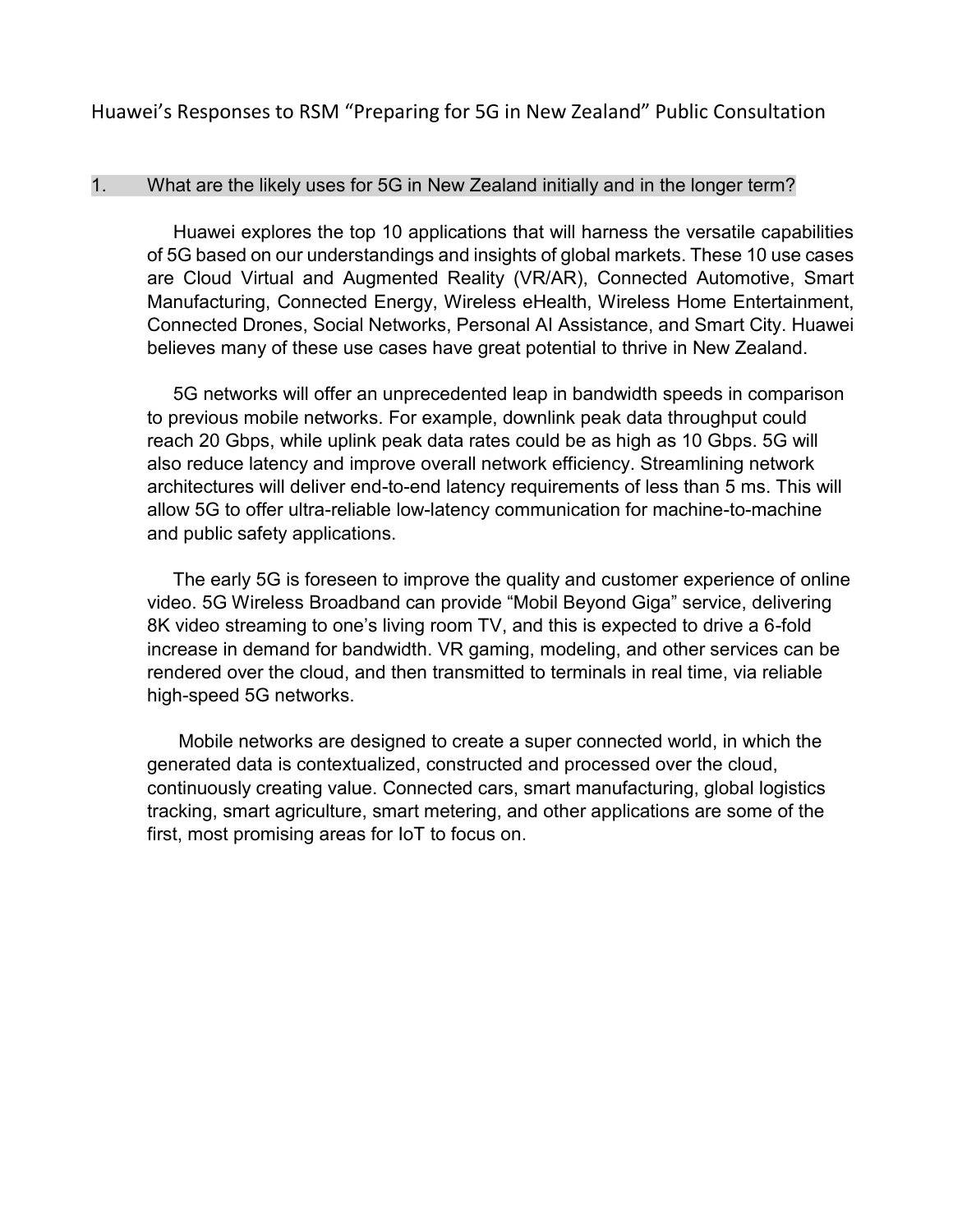

- 4. Connected Energy Feeder Automation
- 5. Wireless eHealth Remote Diagnosis With Force-Feedback
- 6. Wireless Home Entrainment UHD 8K Video & Cloud Gaming
- 7. Connected Drones Professional Inspection & Security
- 8. Social Networks UHD/Panoramic Live Broadcasting
- 9. Personal AI Assistant AI Assisted Smart Helmet
- 10. Smart City Al-enabled Video Surveillance
- 16. Drone Media 17. Smart manufacturing Cloud Based AGV
- 18. Home Service Robotics (Cloud Al Assisted)
- 19. Drone Logistics 20. Drone Fly Taxi
- 21. Wireless eHealth Hospital Nursing Robot
- 22. Home Home Surveillance
- 23. Smart Manufacturing Logistics & Inventory Monitoring
- 24. Smart City Trash Bin, Parking, Lighting, Traffic Light, Meters

2. Do you consider competition should be encouraged at the infrastructure level or purely at the retail level for 5G? Why?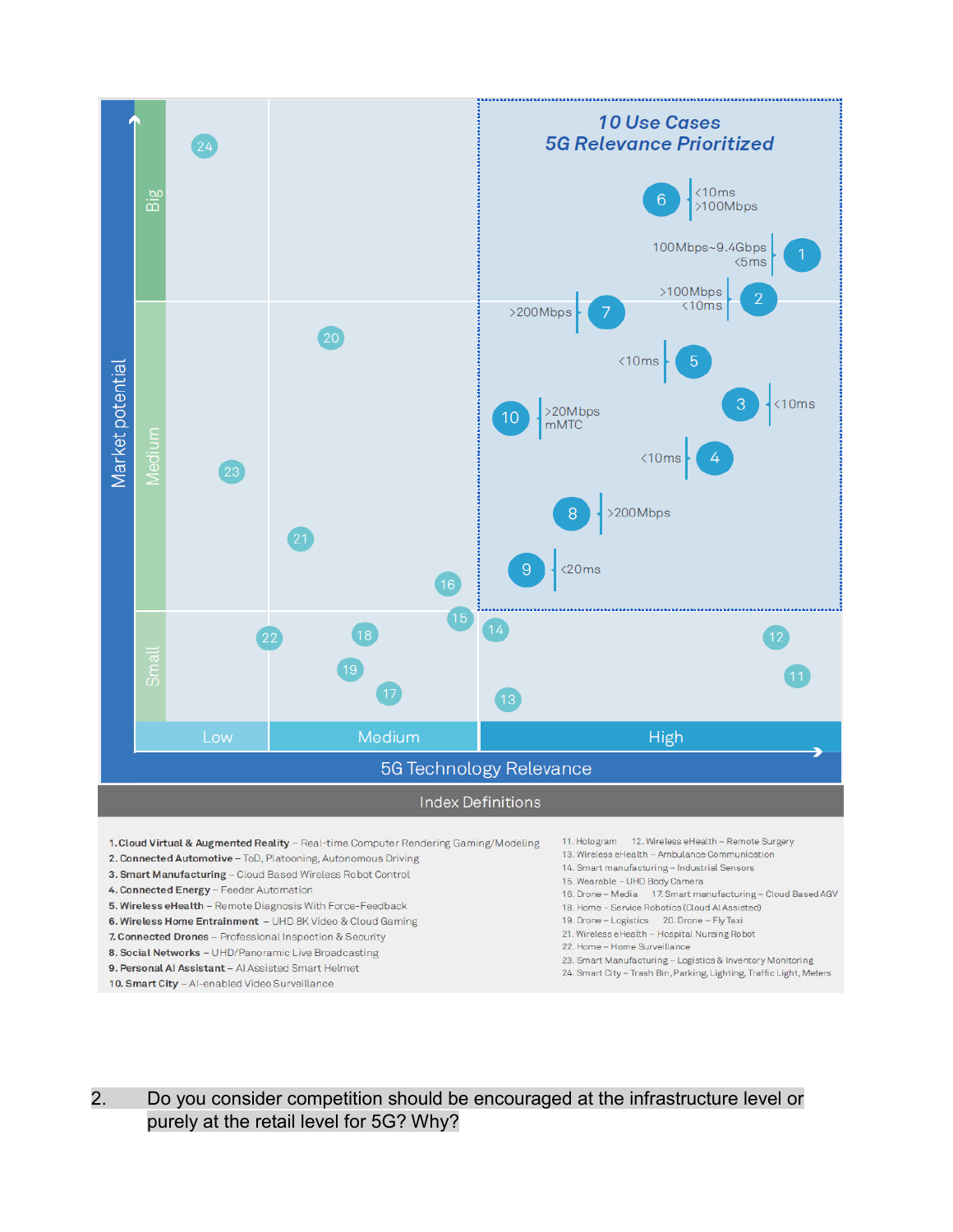NZ Mobile Network Operators (MNOs) have been providing world top class mobile services to subscribers. Reader can find from the graph provided by OpenSignal [\(https://opensignal.com/reports/2016/08/global-state-of-the-mobile-network#speed-](https://opensignal.com/reports/2016/08/global-state-of-the-mobile-network#speed-3g-lte)3q-lte) that NZ subscribers' overall 3G and 4G mobile speed is ranked top 12<sup>th</sup> amongst 95 countries in the 2016 study. In the study comparing the Speed and Availability of mobile service, NZ MNOs once again map themselves world 1st class as per the snapshot below.



 In 3GPP Release 15 the NSA (non-standalone) network architecture allows the build of 5G supported by existing 4G infrastructure. NZ national MNOs have built up reliable LTE networks for which moderate up-grade and up-scaling would be sufficient to support the rollout of early 5G services.

 Operators deserve to have the flexibility to design and build 5G network to meet the specific needs of the operators' own subscribers. The services needed by 5G subscribers are far beyond the scopes of what the existing 3G and 4G networks provide. Infrastructure needed to provide the relevant 5G services, therefore, may not be of uniform property. An infrastructure level competition gives an operator to customise its network design in provision to its customers' requirements.

 On 16th April 2018 Huawei released its SingleRAN Pro solution which gives operators reassurance that their investment on existing hardware and infrastructure will not be wasted when 5G arrives. SingleRAN Pro allows multi-RAT (Radio Access Technologies) baseband and RF hardware resource sharing including 5G. The rollout of early 5G network, in accordance with 3GPP Rel 15, will be built on LTE network. LTE and 5G NR can co-exist and share the same low frequency bands without having to full free those bands from LTE use. With the uplink spectrum sharing between LTE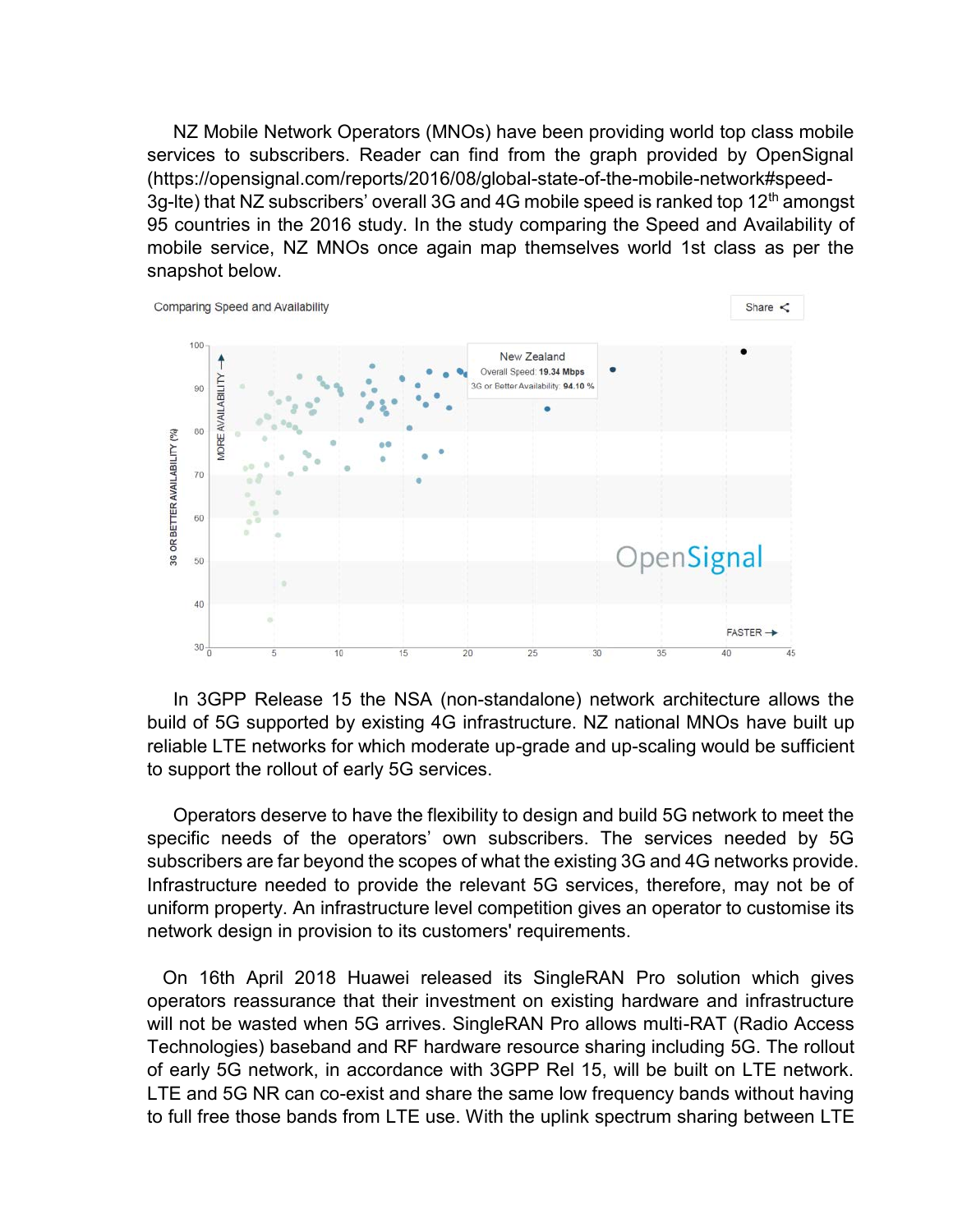and 5G NR, transmission acrss 5G NR uplinks and downlinks can occur t high frequency bands, while the 5G NR uplink can also exploit spectrum resources in lower frequency bands that the operators have been using for LTE, e.g., 700, 900, 1800 and 2100MHz. In preparation for 5G, Huawei NZ has been working with our NZ customers in trailing and deploying relevant products.

## 3. What regulatory issues need to be considered from a 5G perspective in New Zealand?

 Huawei recommends the ministry to reference/follow regulatory recommendations made by international standardization bodies (e.g. ITU, IEEE, IEC, CEPT, EN, ICNIRP, ETSI, CISPR, etc).

ITU - International Telecommunication Union IEEE - Institute of Electrical and Electronics Engineers IEC - International Electro-technical Commission CEPT - European Conference of Postal and Telecommunications Administrations EN – European Telecommunications Standards Institute. ICNIRP - International Commission on Non-Ionizing Radiation Protection ETSI - European Telecommunications Standards Institute CISPR - International Special Committee on Radio Interference

## 4. What aspects of these regulatory issues are most significant for 5G?

 Other regulatory efforts may be required in order to enable deployments of the new technologies, including but not limited to,

- IoT device deployment and management;
- Additional regulation for vehicle to vehicle communication systems;
- Clear process that simplifies and speeds up infrastructure acquisition for network densification.

 In light of rolling out 5G outdoor macro and micro sites, we suggest to review regulations relevant to site acquisition, in particular in urban areas, for example street lamp poles which may be a suitable solution. We also suggest the ministry to consider 5G use case requirements from industry verticals for regulatory framework consideration.

#### 5. Do you agree that the 3.5 GHz band is the top priority for allocation for 5G?

Huawei agrees that 3.5 GHz band is the top priority for allocation for 5G.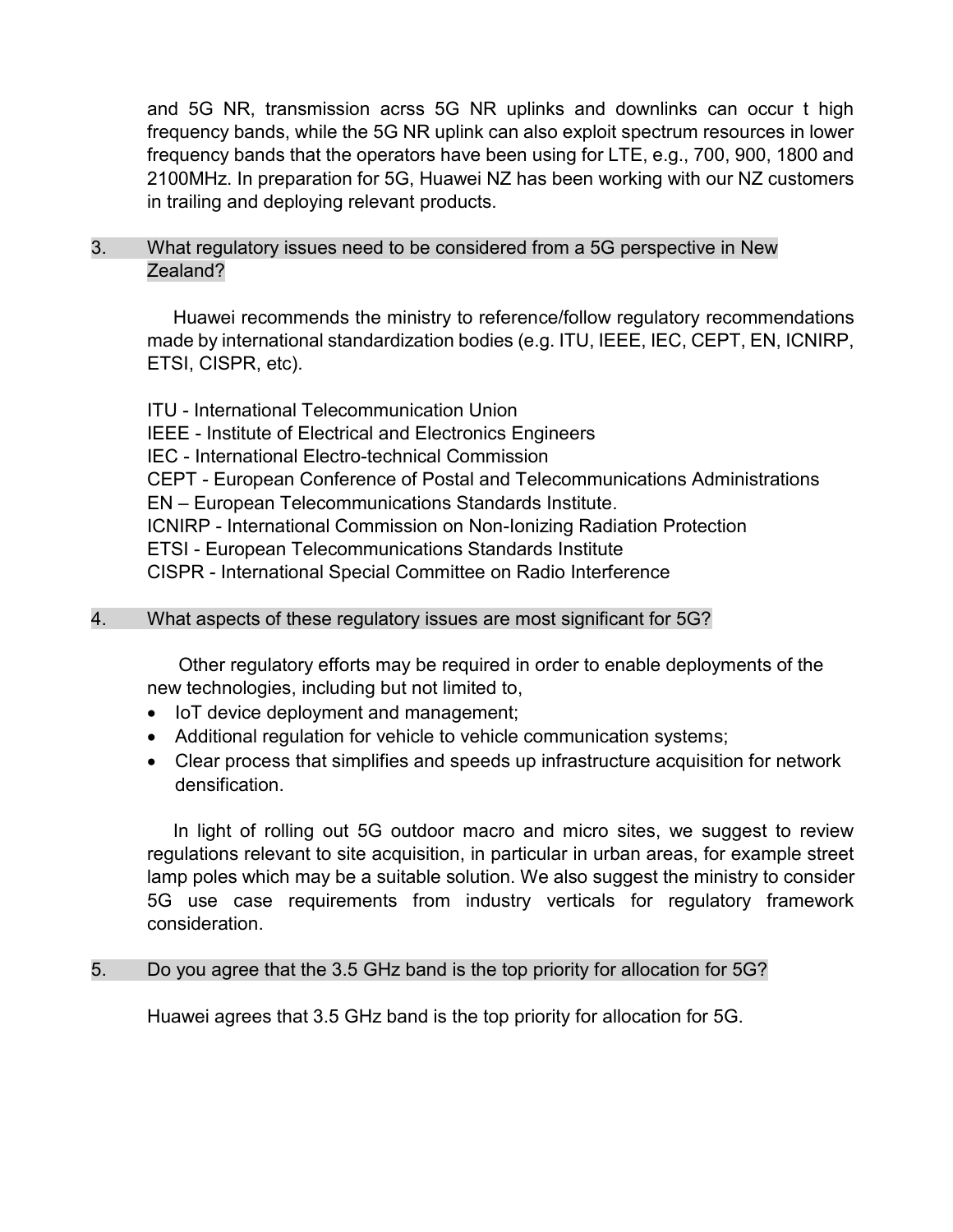

Figure 1: Count of countries where there is regulator 5G activity, per band, based on regulator proposals, consultations or spectrum allocations (excludes temporary allocations for testing / trialling purposes)

 In line with release plans referenced across numerous countries, the 3400~3800 MHz appears to be the primary 5G band with greatest potential for global harmonization. The chart above is presented in GSA's report "Spectrum for 5G: Plans, Licenses and Trials, Jan 2018", showing the counts of frequency bands included by countries that have been conducting 5G regulatory activities. It is found that 3400~3800MHz is the most popular spectrum. Worth noting is that in 3GPP 38.104 5G NR specification, it defines 3400~3800 MHz in TDD mode.

#### 6. Do you have any comments on reallocating 3587 to 3690 MHz for 5G?

 Huawei supports reallocation of 3587 – 3690 MHz for 5G. To note, CEPT, Japan and Korea has already made announcement of their official plans for 3.5GHz, which includes the mentioned band.

 Furthermore, Huawei strongly encourage the ministry to also include 3690- 3800MHz for 5G, consistent with CEPT planning. This frequency range has been identified by 3GPP Rel 15 as part of the premium 5G bands.

### 7. Do you agree that the 26 GHz band is a high priority for allocation to 5G in New Zealand?

 From the chart included in response to Q5, the 26GHz band is currently the third most popular 5G band. Huawei agrees that  $24.25 \sim 29.25$ GHz (and 37-43.5GHz) will be the most promising millimeter wave frequency band for early deployment and adoption of 5G system. n258 (24.25-27.5GHz) will be discussed in WRC-19 agenda item 1.13.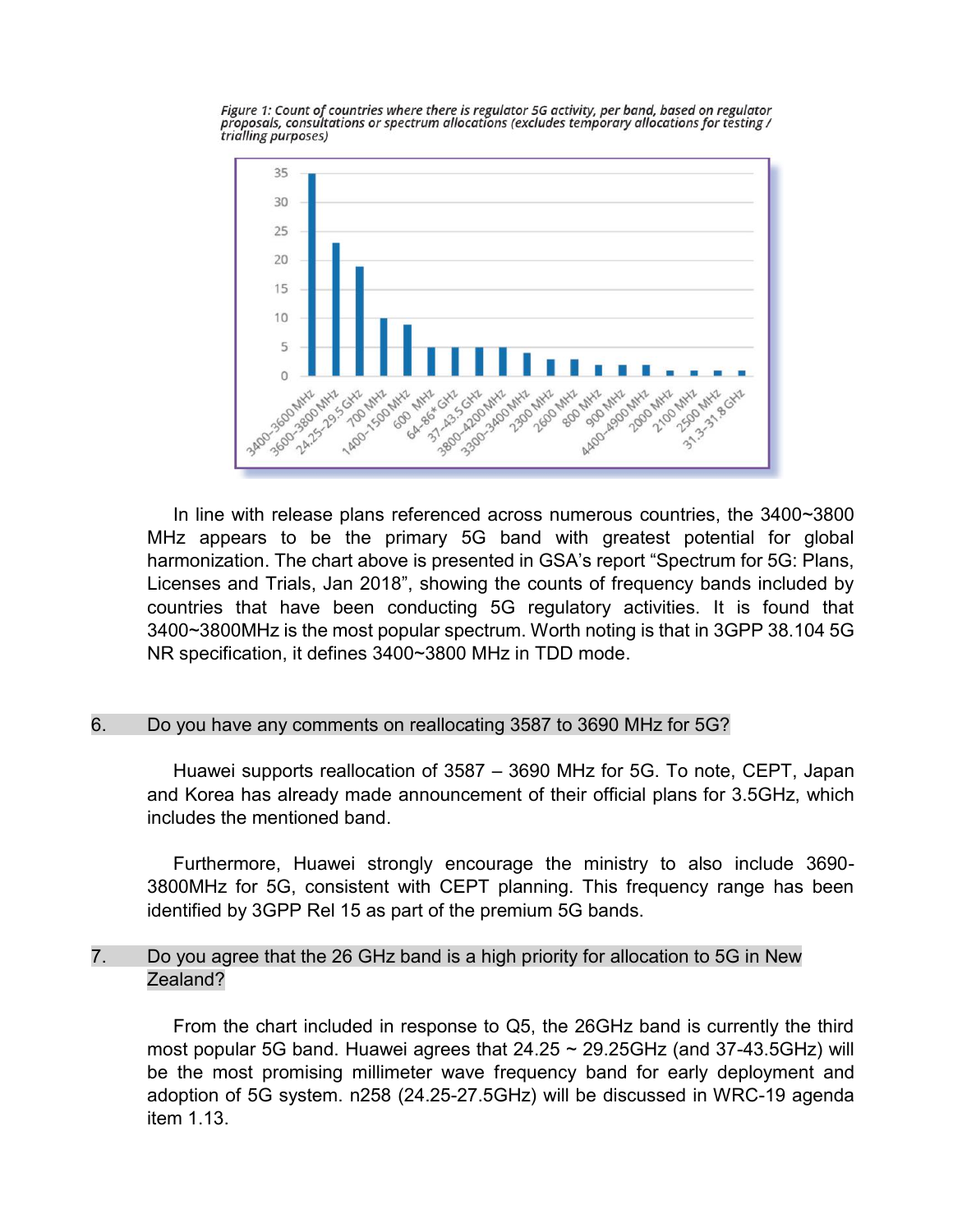Further to note, although n257 (27.5-29.5 GHz) is not included in the WRC-19 Agenda item 1.13, it is being considered for 5G use in the USA, South Korea and Japan. The n257 has also been included as one of the FR2 bands for 5G in the 3GPP specification. n257 can still be adopt by regulators as potential 5G band as long as there is no border interference issue and there is confidence on ecosystem readiness.

 Huawei recommends the ministry to consider the allocation of either 26GHz and/or 28 GHz band for 5G as per existing mobile allocation in ITU-R radio regulation. Furthermore, Huawei has announced firm roadmap of 5G products in both 26 and 28GHz. Huawei NZ strongly recommends the ministry to priorities the allocation of 3.5GHz, followed immediately by mmWave bands.

#### 8. Would this band be of interest to your organization for trials for 5G services in New Zealand?

 Huawei NZ has strong interests to continue trialing 5G using the mmWave band, not only with MNOs, but also with industry verticals that could benefit from the high throughput and robust capability delivered by 5G.

 Throughout March and April of 2018, Huawei NZ has conducted and completed multiple trials with Spark using both the mmWave and 3.5GHz 5G bands in Wellington and Auckland. We are also keen to move from trials to commercial deployments as early as 2019.

### 9. Do you agree that the 31.8 to 33.4 GHz, 40.5 to 42.5 GHz and 42.5 to 43.5 GHz bands are a low priority for allocation to 5G in New Zealand?

 Huawei is in the view that 40.5- 42.5, 42.5- 43.5 GHz, even 37- 40.5 GHz bands should have similar priority as the 26 GHz band within the millimeter wave range. We highly recommend the ministry to conduct more studies referencing WRC-19 results to consider IMT identification for these frequency bands.

 In order to support longer term 5G development, we also encourage the ministry to consider IMT identification in 66-76 and 81-86 GHz.

 For 31.8~33.4 GHz, we believe this band should be of lower priority. Our survey shows that industry interest for this frequency band appears to be declining, due to limited availability of bandwidth in this frequency range. The IMT usage in this frequency band could also require guard band with stringent requirements to protect passive service allocations that are in the immediately adjacent bands. In addition, global eco-system for this band is weak as per comparison to other millimeter wave frequency bands for IMT applications.

### 10. When do you think equipment is likely to become available in the bands identified in Q9?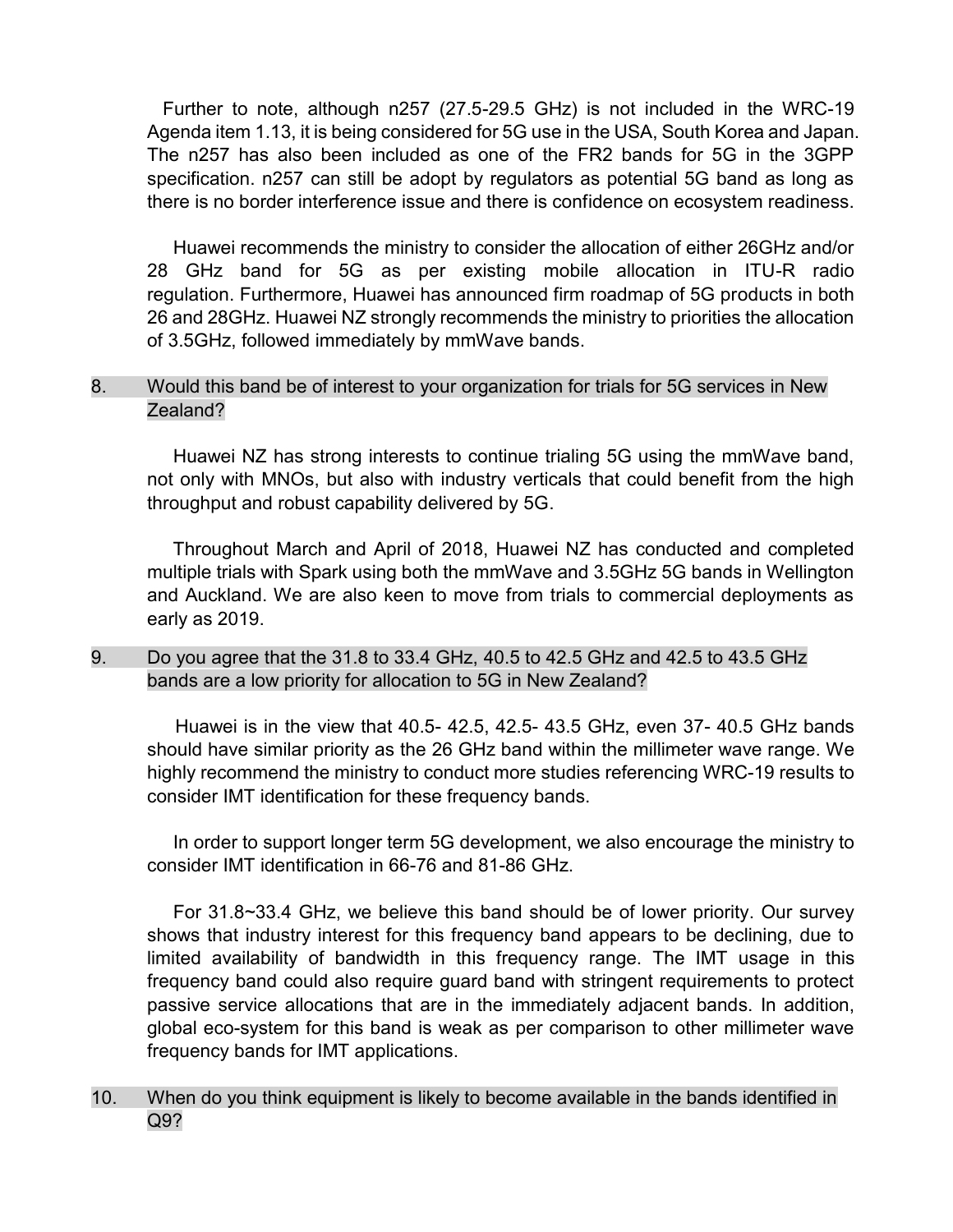Huawei is highly positive that the 40.5-42.5, 42.5- 43.5, 66-76 and 81-86 GHz bands have great potential to be globally or regionally harmonized in WRC-19. We are unable to provide an indicative timeline on equipment availability, but as a global ICT vendor, we are closely monitoring market interests through continuous customer and standardizing body engagements.

### 11. Do you have any comment on the possible allocation of 27.5 to 29.5 GHz to IMT?

 The frequency band of 27.5-29.5 GHz, though not included in the WRC-19 Agenda item 1.13, is considered for 5G in the USA, South Korea and Japan. Huawei recommends the ministry to consider the allocation of 28 GHz band for 5G as per existing mobile allocation in ITU-R radio regulation.

## 12. Is there demand for alternative uses other than IMT of the 1400 MHz band? If so, what uses?

 L-band is a good complimentary band to combine with frequency bands below 1 GHz (e.g. 700, 800, 900 MHz). Allocation of 91 MHz of spectrum in the L-Band to IMT as SDL mode would increase the capability (capacity) and robustness (deep coverage) of 5G services in New Zealand. From an ecosystem perspective, New Zealand can benefits from the economies of scale from development of the L-band in Europe.

 In the case of 5G standalone system, the TDD access scheme has highest potential, to accommodate asymmetry traffic requirements. The same 5G NR equipment can serve both TDD and SDL market.

## 13. When is the demand likely to require consideration of reallocation of the 1400 MHz band for IMT, if at all?

 Huawei encourages the ministry to commence on regulation planning for the L-band (1400MHz) for IMT early. We also encourage the ministry to, from year 2020 onwards, coordinate incumbent frequency owners to relocate off this band.

#### 14. Is there a need for more sub 1 GHz spectrum for IMT/5G?

 5G application and system needs to access different frequency band to address diversified requirements from the varied 5G usage scenario envisioned. The sub 1GHz spectrum could provide deep and large coverage for eMBB, IoT, including to fulfill low latency applications and services.

#### 15. If so, how should we deal with radio microphones in the 600 MHz band?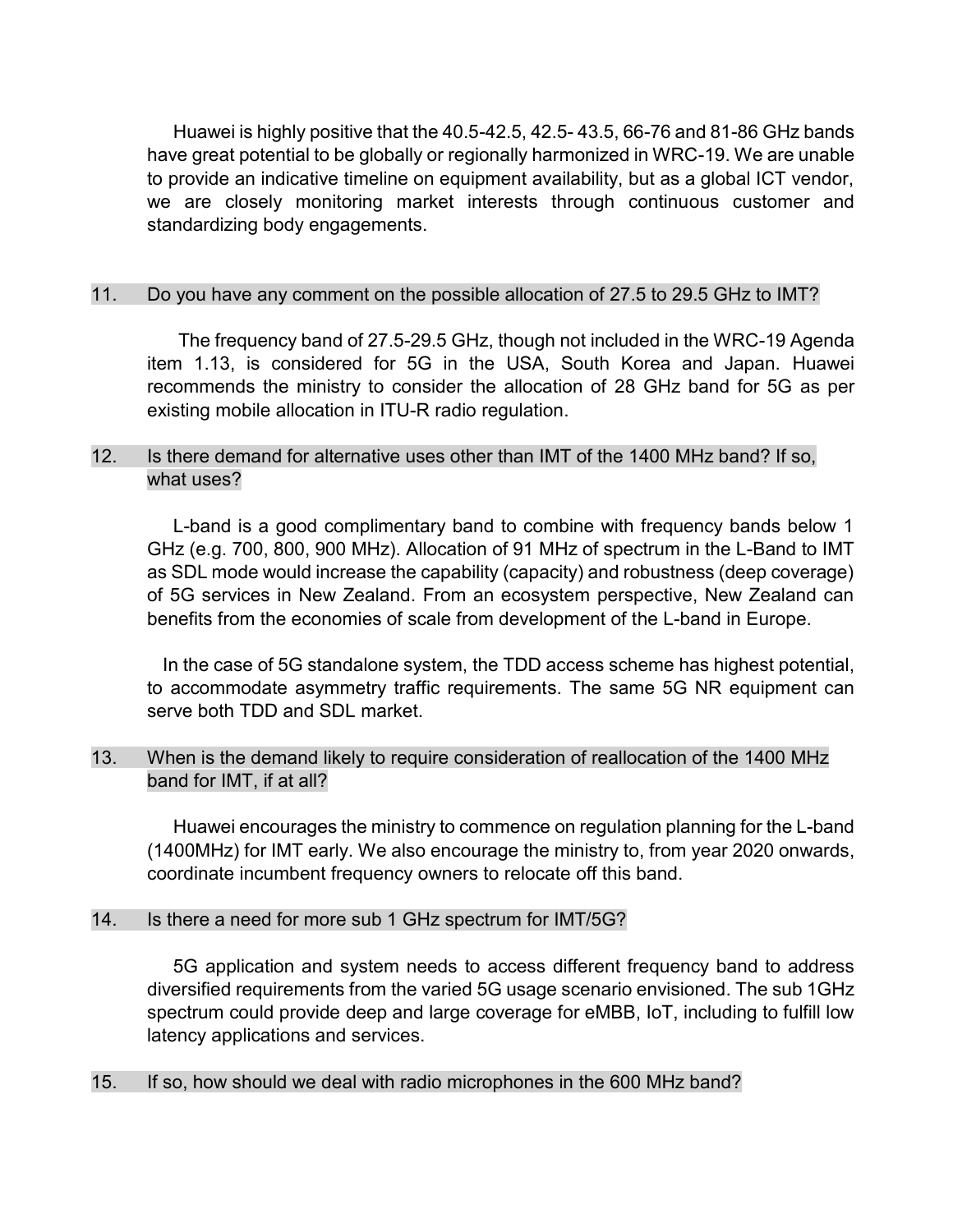We suggest more studies to be conducted on coexistence of 5G system and radio microphone. If reallocation for radio microphones to an alternation band is required, a compensation plan may be applied base on fair and reasonable negotiation between 5G service provider and incumbent users of this band.

16. When is the demand likely to require reallocation of the 600 MHz band to IMT, if at all?

 The 600 MHz band is being considered for mobile service by some countries in Asia Pacific Tele community (APT) and in Region 2. Several countries joined the footnotes during WRC-15, with APT Wireless Group (AWG) now developing a frequency arrangement plan for this band. In the U.S. 600 MHz will be commercialized for MBB around year 2020. We recommend the Ministry to consider 600 MHz band in the long term plan for IMT service.

## 17. Which allocation methodology should be used for allocating spectrum bands identified for use with 5G? Why?

The question posed is more appropriate for MNOs.

 However, Huawei highly recommends the Ministry to inject measures to crackdown on frequency "land-banking" and speculations in 5G spectrum allocation activities to optimize usage and adoption.

18. Should different allocation mechanisms be used for rights for regional providers and national providers? Why?

N/A

19. Should deployment of 5G technology be specified for some or all bands? If not, why not?

 3GPP Rel 15 38.104 has specified NR spectrum bands and access mode recommendations. Huawei strongly believes that more bands, such as Band 40, will be included in future 3GPP Releases. The ministry is encouraged to observe and follow 3GPP recommended specifications.

20. What implementation requirements should be specified and how should these be expressed? – time, extent, etc –

N/A.

21. What should be the consequence of non-implementation – lose spectrum, additional payment, other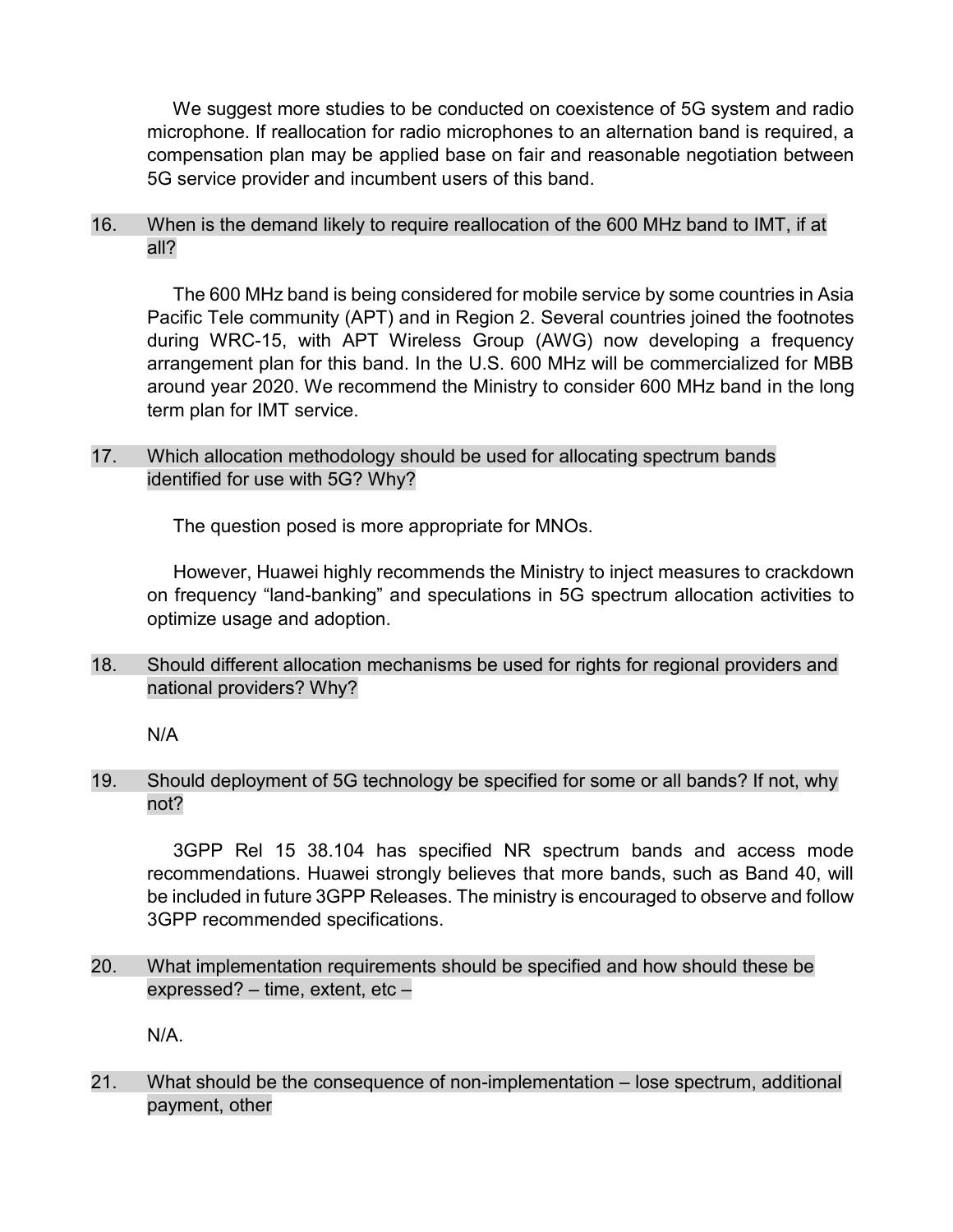N/A.

# 22. Should the implementation requirements be different for regional and national providers? What should these be and why?

N/A.

## 23. Should acquisition limits be imposed on 5G bands? If so, what should these be and why?

 To ensure effective delivery of 5G services that meets ITU-R's IMT-2020 target values (DL100Mbps and UL 50Mbps) in a commercial scale, contiguous spectrum of 100MHz bandwidth in 3.5GHz band to be allocated per MNO will be a critical consideration factor.

 For bands above 6GHz, at least 800MHz~1000MHz per of contiguous spectrum bandwidth per MNO is recommended for early stages of 5G. Our recent 5G trial conducted with Spark in a real indoor environment using 800MHz of bandwidth in the 28GHz band achieved a peak throughput of 18.23Gbps. The minor throughput gap from the theoretical 20Gbps peak throughput outlined by IMT-2020 in a real world environment can be closed through increasing the bandwidth used.

Therefore Huawei strongly encourage the ministry to include 3400~3800MHz for 5G IMT, so that national MNOs and regional network providers can have adequate spectrum to provide early 5G services in meeting IMT-2020 requirements.

## 24. Should acquisition limits be imposed for regional providers? If so, what should these be and why?

N/A.

## 25. What term should be used for management rights suitable for 5G? Why?

Stable policy and regulation environment is important to create confidence for the industry to invest in 5G. Huawei has no comment on the terms. We, however, has observed a well maintained spectrum evolution by 3GPP. It is shown in 3GPP 38.104 that nearly all the management rights in NZ have been recognized as 5G re-farmable, and we strongly believe 3GPP will keep on maintaining the IMT 5G spectrum in the future technology evolution.

## 26. Should the 5G bands be replanned as TDD bands or some bands or parts of bands be retained as FDD? Why?

 3400~3800MHz is being standardized to TDD mode by 3GPP Rel 15. In addition 3GPP Rel 15 has put forwards a range of other frequency bands with defined FDD or TDD access mode. Huawei recommends the ministry to refer to 3GPP specifications.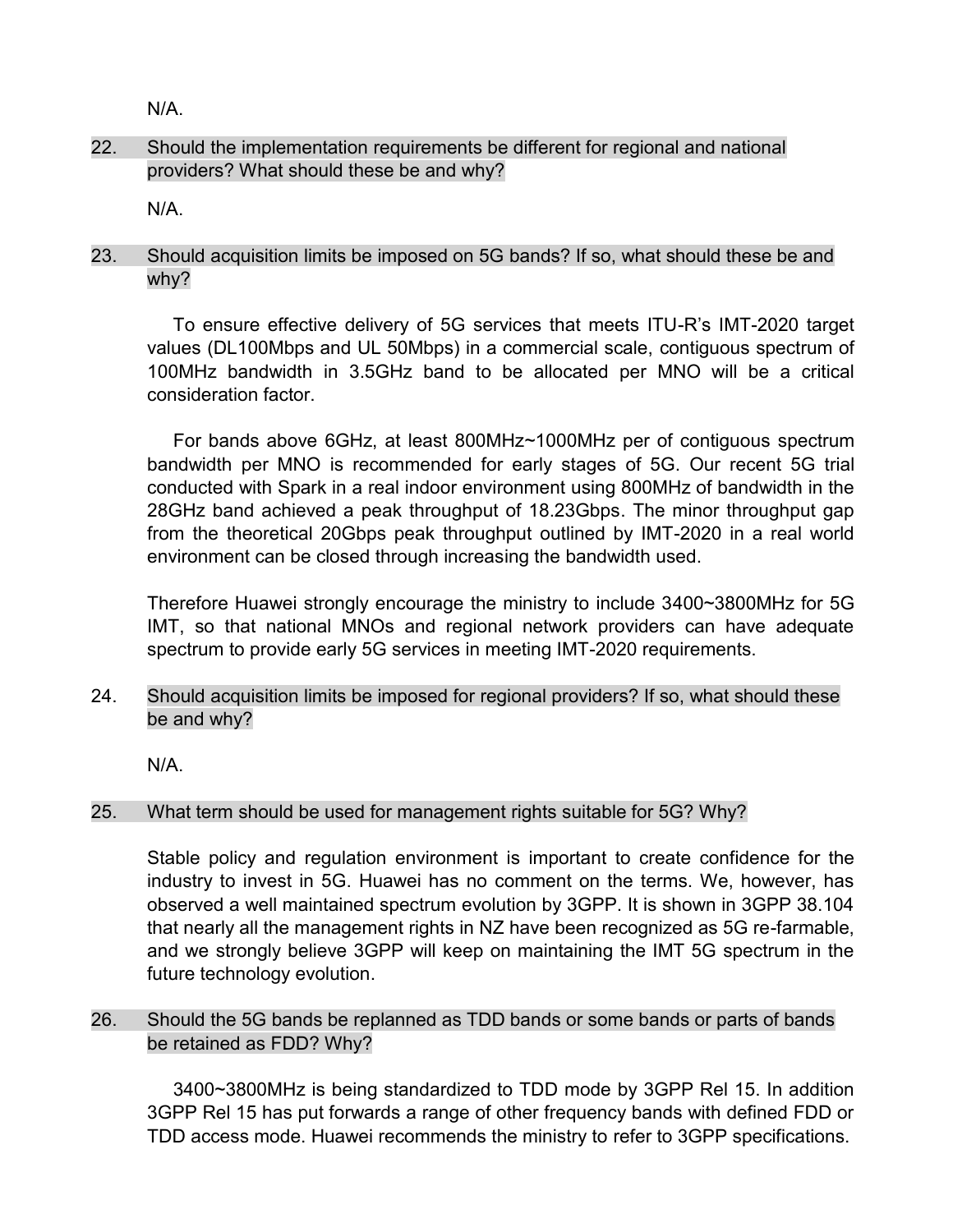### 27. What bandwidth should be used as the basis for allocation? Why?

 The envisioned 5G requirements demands large bandwidth for both 3.5GHz and 26GHz, and continuous bandwidth per 5G network will reduce the complexity of system design and facilitate lower investment required on infrastructure and devices, more importantly, it will maximize spectrum utilization.

 Many countries are working to make available 300~400 MHz contiguous bandwidth in 3.5GHz band for 5G with a target of at least 100 MHz of contiguous spectrum allocated per MNO. For millimeter-wave development, Huawei is of the view that contiguous bandwidth of 800-1000 MHz per MNO is necessary to meet the 5G ultrahigh capacity requirement for effective commercial adoption and use.

We strongly suggests the ministry to plan the bandwidth in the principle of facilitating large continuous bandwidth and avoid spectrum fragmentation.

## 28. What out of band emission limits should apply to management rights when first created for allocation? Why?

Huawei suggests the ministry to refer to specifications defined by 3GPP.

29. Should out of band emission limits be different if the band is technology neutral? If so, what out of band emission limits should be applied?

 The ministry may learn from other regulatory bodies, such as CEPT, could provide a good example for technology neutrality in 3.5 GHz band and 26 GHz band.

### 30. How should interference between adjacent frequency 5G TDD networks be managed? Should this be the same for all frequency bands?

 Synchronization (common clock and aligned uplink and downlink transmissions) between TDD networks operating in adjacent frequency blocks (not requiring interoperator guard band nor additional filtering) is the most efficient way to avoid interference between MNOs 5G networks.

In recent Ofcom (UK) 5G C-band spectrum auction, synchronized transmission is a prerequisite requirement. The Chinese Ministry of Industry and Information Technology in its notice ( 工 信 部 无 〔 **2017** 〕 **276** 号 ) imposes on intra-band and inter-band interference free, however, without giving any specific mitigation measures.

31. How should interference between different technologies within the same band be managed, if bands are technology neutral?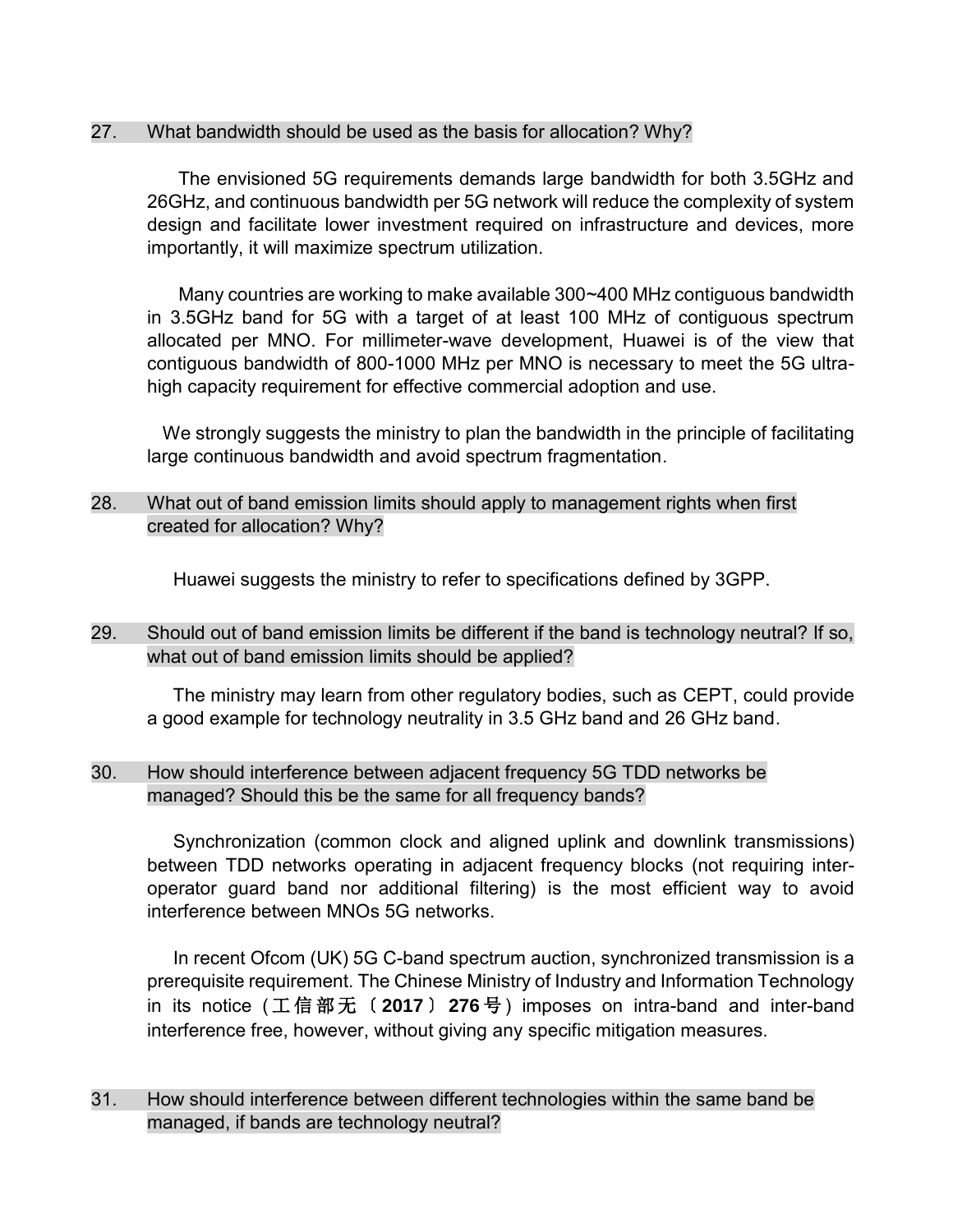Common clock and alignment of UL and DL transmissions is also possible in case of NR network and LTE network operating in adjacent frequency blocks. According to 3GPP's design principle of 5G, if MNO networks can be synchronized, the interference is manageable between different TDD technologies within the same band.

### 32. Should regional uses be provided for in the 3.5 GHz band plan? Why?

N/A

### 33. If allowed in the 3.5 GHz band, how could this be managed or facilitated?

N/A

34. Which alternative bands may be suitable for regional allocation? Why?

N/A

### 35. Is early access to the 3.5 GHz band required for roll out of 5G networks prior to the expiry of existing rights in 2022? If so, why?

 Huawei NZ is receiving accelerated interest by MNOs to speed up their 5G network planning and deployment. Interest is mainly across the 3.5 GHz band, as such, Huawei will put forward 5G NR commercial products before the end of 2018 for NZ MNOs ready for deployment when the 3.5GHz frequency band becomes available.

#### 36. How could early access to the 3.5 GHz band be achieved?

 It is also important for regulator to develop national 5G policy to guide and promote New Zealand 5G network and service development. Both option 3 and 4 in the RSM consultation paper are reasonable and feasible methods to archive early access in the mentioned frequency band. Government intervention will be helpful to strengthen confidence and balance interest for both IMT and incumbent right holders.

### 37. Should the government be involved in early access arrangements for the 3.5 GHz band?

 Huawei NZ encourages the ministry to play key roles to coordinate between incumbent right holders and MNOs. Government intervention will be critical to enable this band for early 5G development and access.

## 38. Is early access to the 26 GHz band required for roll out of 5G networks prior to the expiry of existing rights in 2022? If so,why?

 Huawei NZ encourages the ministry to start planning the re-allocation of 26GHz mmWave bands (NR bands n257 and n258 have been specified in 3GPP 38.104).